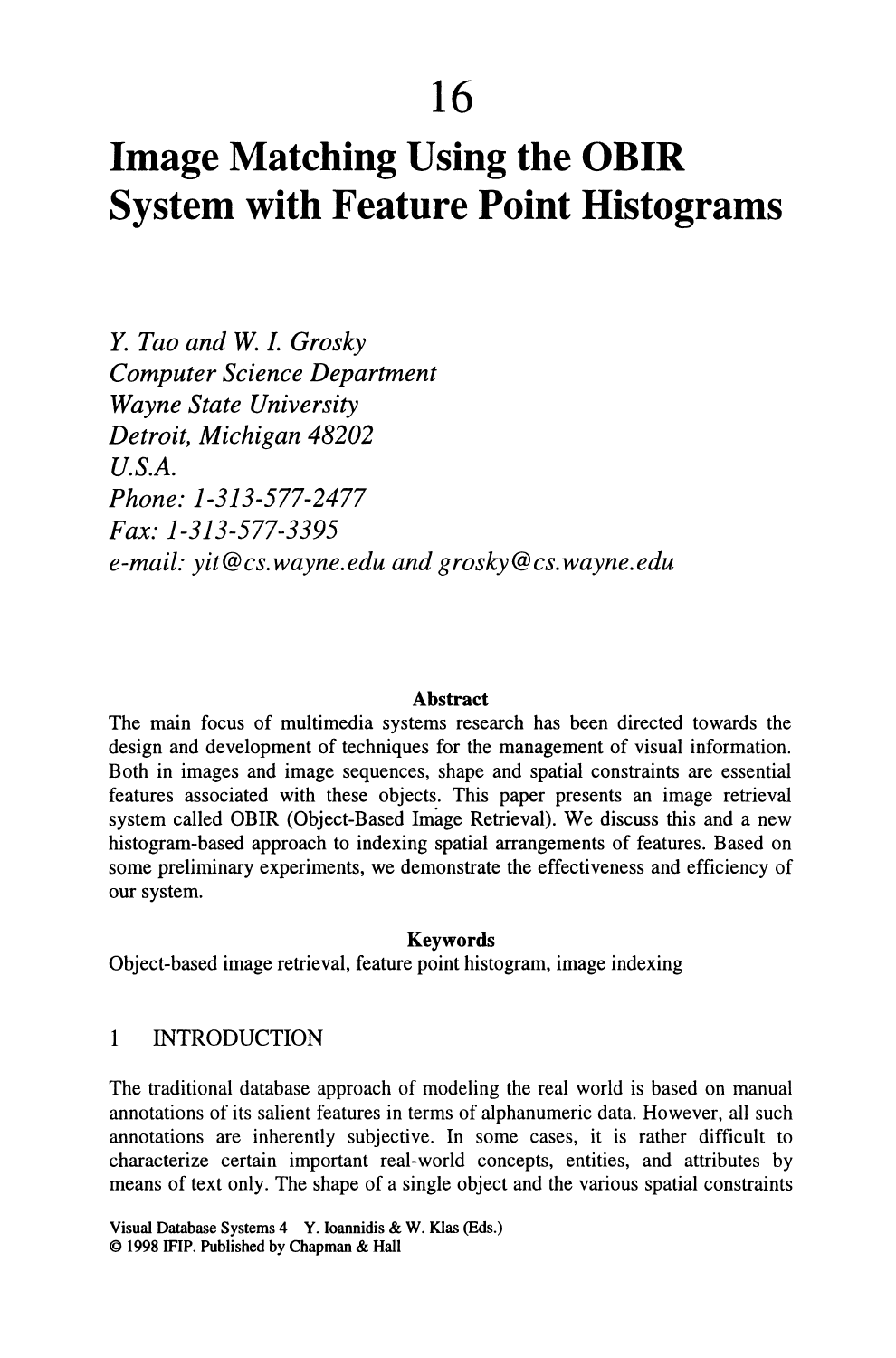among multiple objects in an image are examples of such concepts. Shape and spatial constraints are important data in many applications, ranging from complex space exploration and satellite information management to medical research and entertainment.

Image retrieval can be categorized into exact match searching and similaritybased searching. For either type of retrieval, the dynamic aspects of image content requires expensive computations and sophisticated methodologies in the areas of image processing and database systems. In order to overcome these problems, several schemes for data modeling and image representation have been proposed [AhG97, ChL84]. In general, each of these schemes builds a symbolic image for each given physical image, and symbolic images are then used in conjunction with index structures as proxies for image comparisons to reduce the search space. Once a measure of similarity is determined, the corresponding actual images are retrieved from the database. Due to the lack of any unified framework for image representation, storage, and retrieval (see [MPE97] for information on the emerging MPEG-7 standard), these symbolic representation schemes and retrieval techniques have greatly facilitated image management.

The remainder of the paper is organized as follows. Section 2 presents an overview of the architecture of our object-based image retrieval (OBIR) system. Section 3 describes our new histogram-based approach to indexing spatial arrangements of features. The effectiveness and efficiency of our system are shown by an experiment reported in Section 4. Finally, section 5 presents some concluding remarks.



**Figure 1** OBIR System Architecture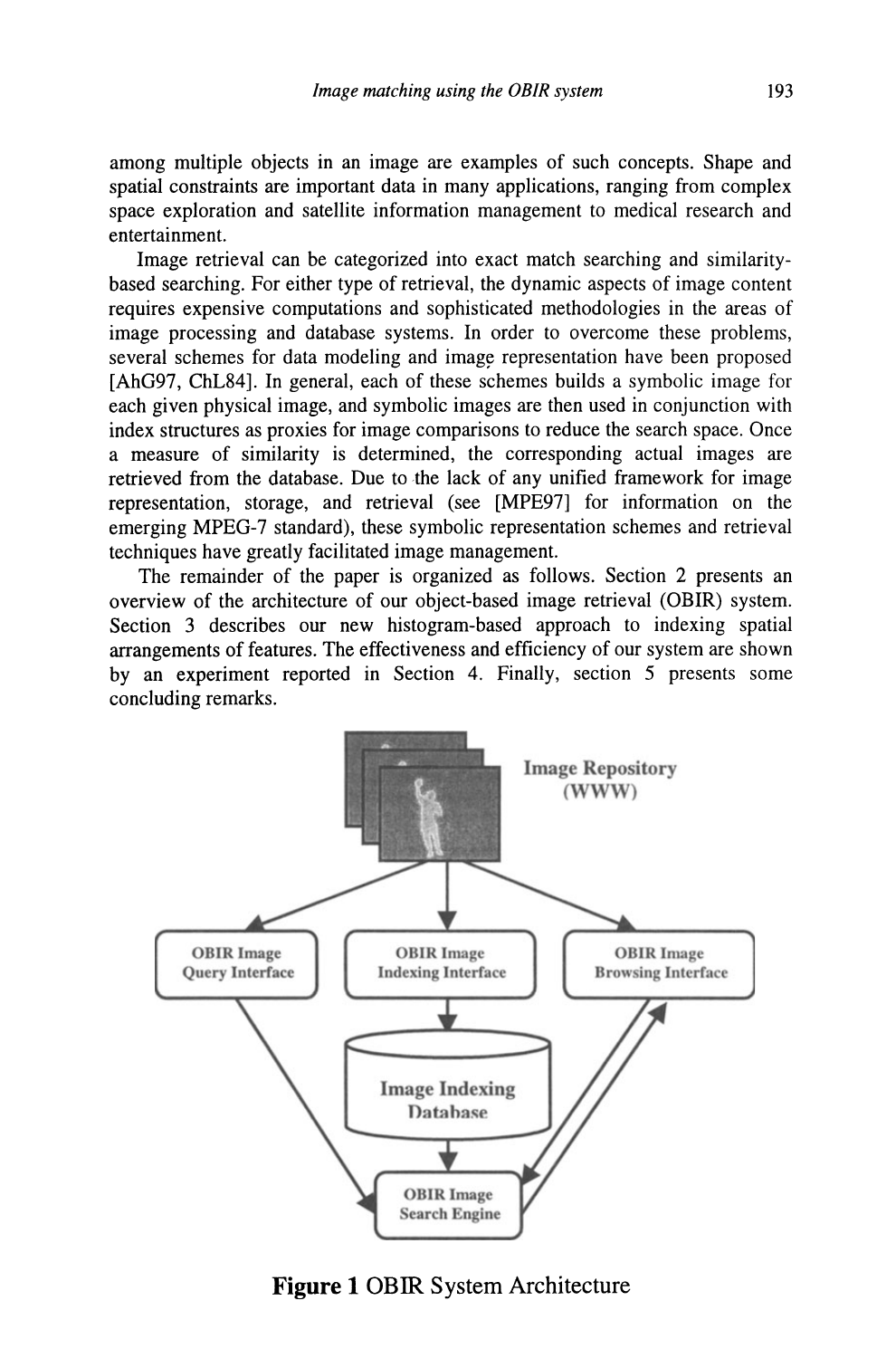## 2 DESIGN AND IMPLEMENTATION OF OBIR

Content-based image retrieval systems use visual features to index images. With the recent development of the client/server architecture using Internet information services, it has become increasingly more desirable to use computers to connect to the Internet to access information via Web browsers. We have been developing such a system, which focuses on exploiting image indexing techniques for shape and spatial similarity-based retrievals; it is called *the OBIR (Object-Based Image Retrieval)* system.

The OBIR system architecture, which is shown in Figure 1, has been designed to allow users to index, query, and browse images on the WWW in an effective and efficient way. The OBIR system is written primarily in Java. Windows and menus of the system provide user-friendly interfaces. The development methodology follows standard software engineering practices, in that the modularization of the OBIR system architecture makes it easily to refineable and extensible. A brief description of each of the system components is as follows.

## **2.1 Image Indexing Interface**

This component of our system allows users to index a URL-referenced image. The actual image is not stored in the database. Instead, those visual features that characterize shape and spatial relationships among objects in the specified image, along with the image URL, are stored in the database for image feature matching. This makes the OBIR system more scalable and allows fast query responses for a large number of users and a voluminous set of images.

## **2.2 Image Query Interface**

This component of our system allows users to flexibly query the image database by simply clicking and moving the mouse in the query specification window to select or deselect shapes and spatial constraints among part or all of query image objects. The selected image objects are visually similar to, and satisfy the spatial constraints of, those objects wanted in the user's mind. This permits users to query the system based on the contents of an image without forcing them to know the exact values of the image features. This query image specification approach is well supported by our new image indexing structure, which will be described shortly.

# **2.3 Image Browsing Interface**

This component of our system displays the top ranked images among the query results. Any returned image can be used as the basis for subsequent queries. In addition, this component allows users to utilize metadata to intelligently browse indexed images. The assumption that any information about the image can be used to infer information regarding its content is an example of content-based metadata. Thus, a collection of metadata that corresponds to those indexed images is integrated into this component to support metadata mediated browsing, which is discussed in detail in [GFJ97].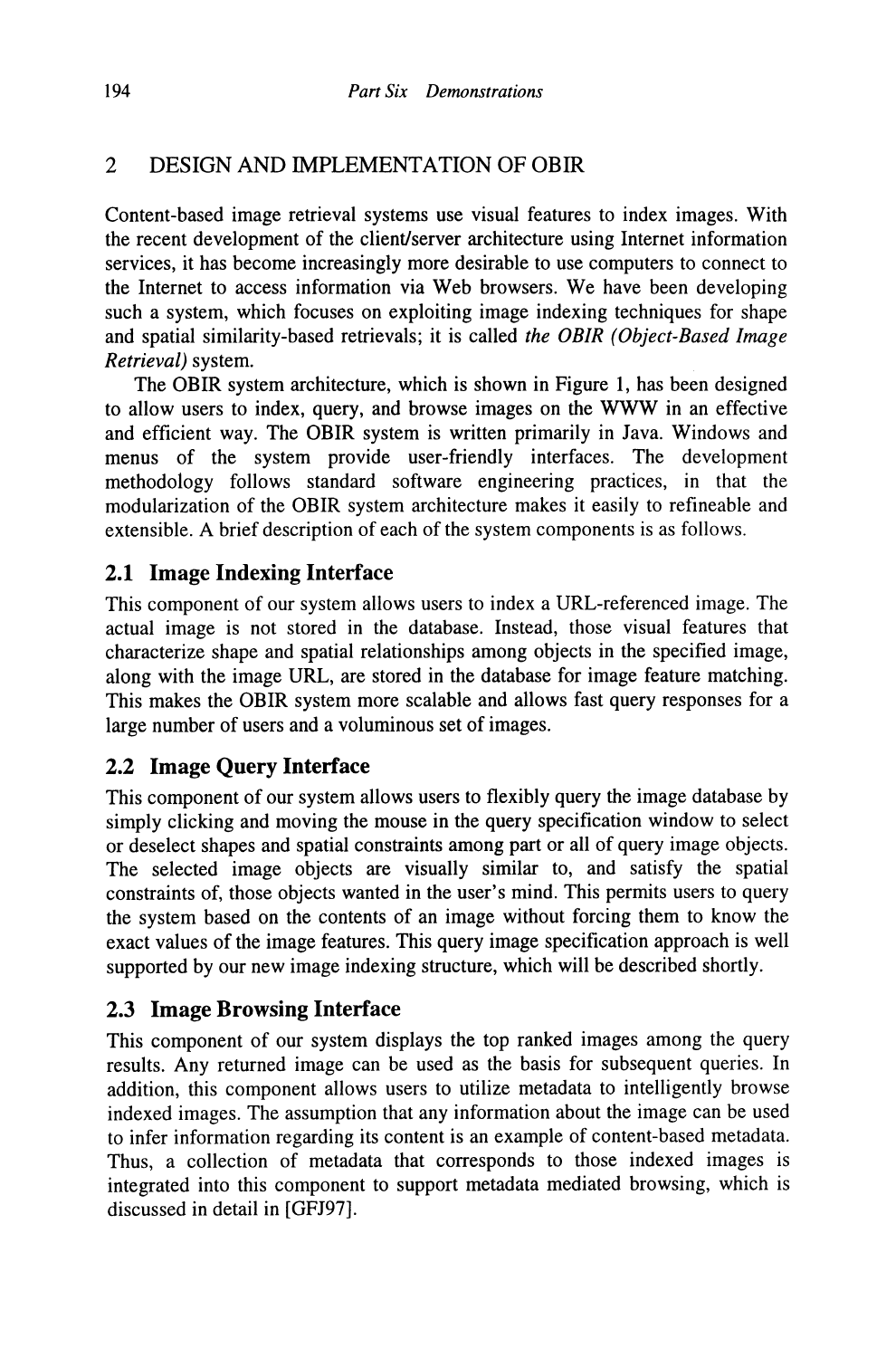# **2.4 Image Search Engine**

This component of our system interacts with the image index database to access stored visual features of indexed images. Upon the request of the image query interface or the image browsing interface, this component finds matching image objects using a similarity measure based on shape and spatial relationships. Several similarity functions may be defined for different requests. A number of top-ranked image URLs and their corresponding similarity values are returned according to a predefined threshold value.

# **2.5 Image Index Database**

This component of our system maintains all of the indexed image features so as to support effective and efficient image retrieval. Since the features collected in the database are computed only once through the image indexing interface, minimal processing is done during image querying or browsing.

# **2.6 Image Repository**

This component of our system can be WWW space. In such cases, instead of manually specifying an image URL through the image indexing interface, a web image crawler could surf the WWW to search for images to be indexed. Because these indexed images are stored where they originally exist, the image can be kept relatively compact. If necessary, all of the OBIR system interfaces and the search engine can access the actual images using their URL's.

# 3 FEATURE POINT HISTOGRAMS OF IMAGE OBJECTS

In general, those image features which characterize image object shapes and spatial relations of multiple image objects can be represented as a set of points. These points can be tagged with labels to capture any necessary semantics. For example, a corner point of an image region has a precise location and can be labeled with the region's identifier, and a color histogram of an image region can be represented by a point placed at the center-of-mass of the region and labeled by the histogram. We call each of these individual points representing shape and spatial features of image objects *afeature point.* 

We must symbolically represent an image object in such a way that searching for variants (translation, rotation, and scaling) of the object is possible in an efficient way. Corner points, which are generally high-curvature points located along the crossings of image object's edges or boundaries, will serve as the feature points for our experiments. We have argued for representing an image object by the collection of its corner points in [AhG97], which proposed a quadtree-based technique for indexing such collections.

Our methodology is quite simple. We construct a Delaunay triangulation [Or094] using the spatial arrangement of feature points, and then we compute a histogram of the angles produced by this triangulation. Like color histograms [HSE95], different image objects may have the same feature point histogram, since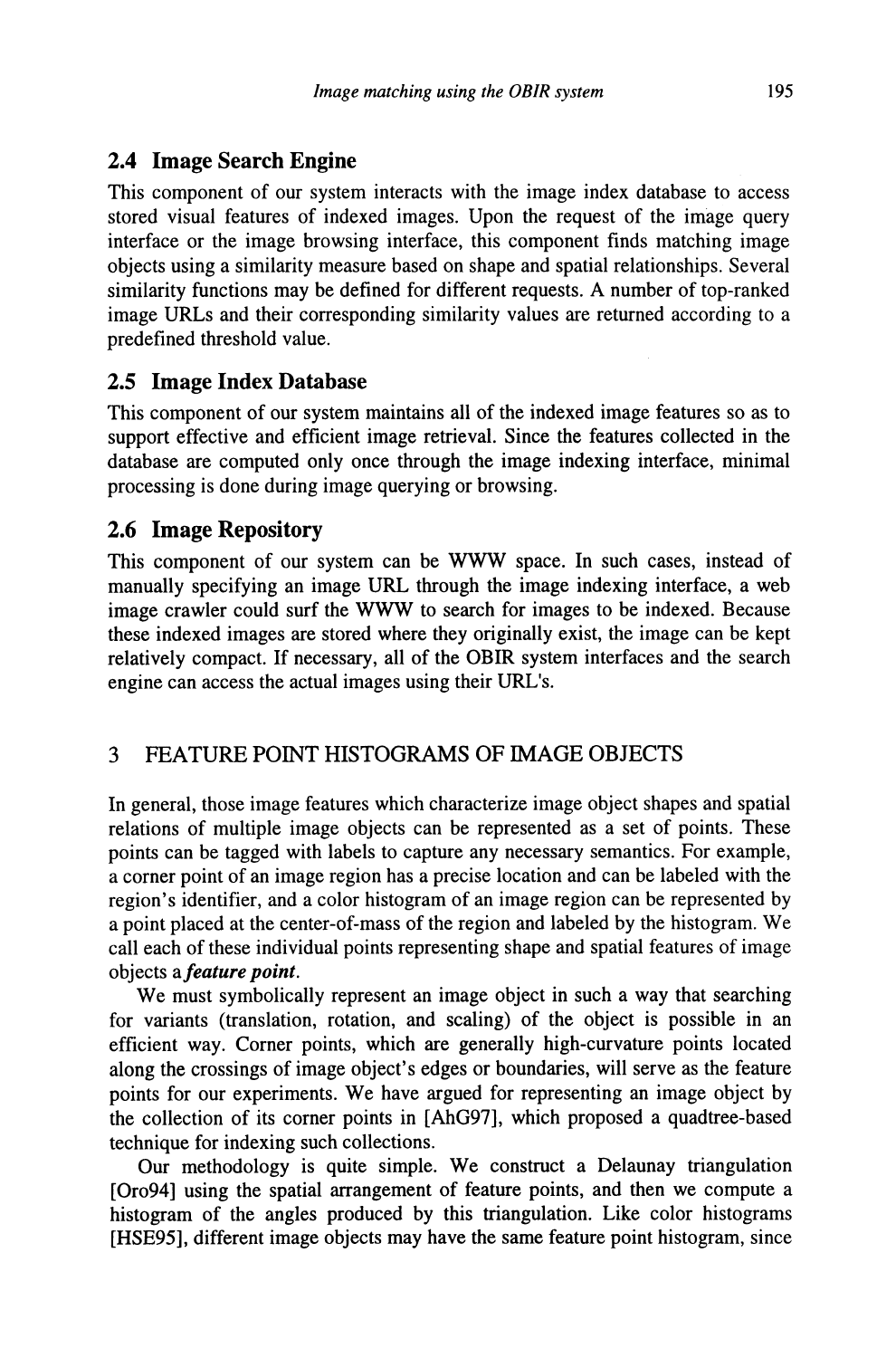histogram-based representation is lossy and not unique. In principle, it is easily shown that the angles of the Delaunay triangulation of a set of points remain the same under uniform translations, rotations, and scalings of this point set. See Figure 2 for an example of our approach.





**Figure 2** (a) Image Corner Points (b) Resulting Delaunay Triangulation

### 4 AN EXPERIMENT

One of our preliminary experiments consists of 100 images, in which five original fish images are from the web site *http://www.ee.surrey.ac.uk/Research/VSSP/ imagedb/demo.html,* and five original leaf images are from the web site http://www.prip.tuwien.ac.at/prip/image.html. For each original image, nine variants are constructed: three rotation variants, three rotation, scaled-up variants, and three rotation, scaled-down variants.

SUSAN (Smallest Univalue Segment Assimilation Nucleus) [SmB95] is used for our corner point detection, because SUSAN provides better results than traditional corner detection algorithms under varying levels of image brightness. In addition, we note that there are O(NlogN) algorithms for constructing the Delaunay triangulation of a set of N points. Constructing the histogram corresponding to this triangulation is O(max(N, #bins)).

In the experiment, each image is indexed by a feature point histogram with a bin size of 10°. Assuming that each image is relevant only to itself and to its nine variants, we use each of the original ten images as a database query over the resulting database of 100 images and rank each match using the standard Ndimensional L2 metric, for N the number of bins. The overall retrieval effectiveness is evaluated by using the standard recall-precision curves [WMB94]. As a result, the lowest 3-point average precision out of ten is 80%, and the lowest II-point average precision out of ten is 79%.

## 5 CONCLUSION

OBIR is a generic object-based image retrieval system that works in a web-based environment. Using its modular design, we may plug-in various image